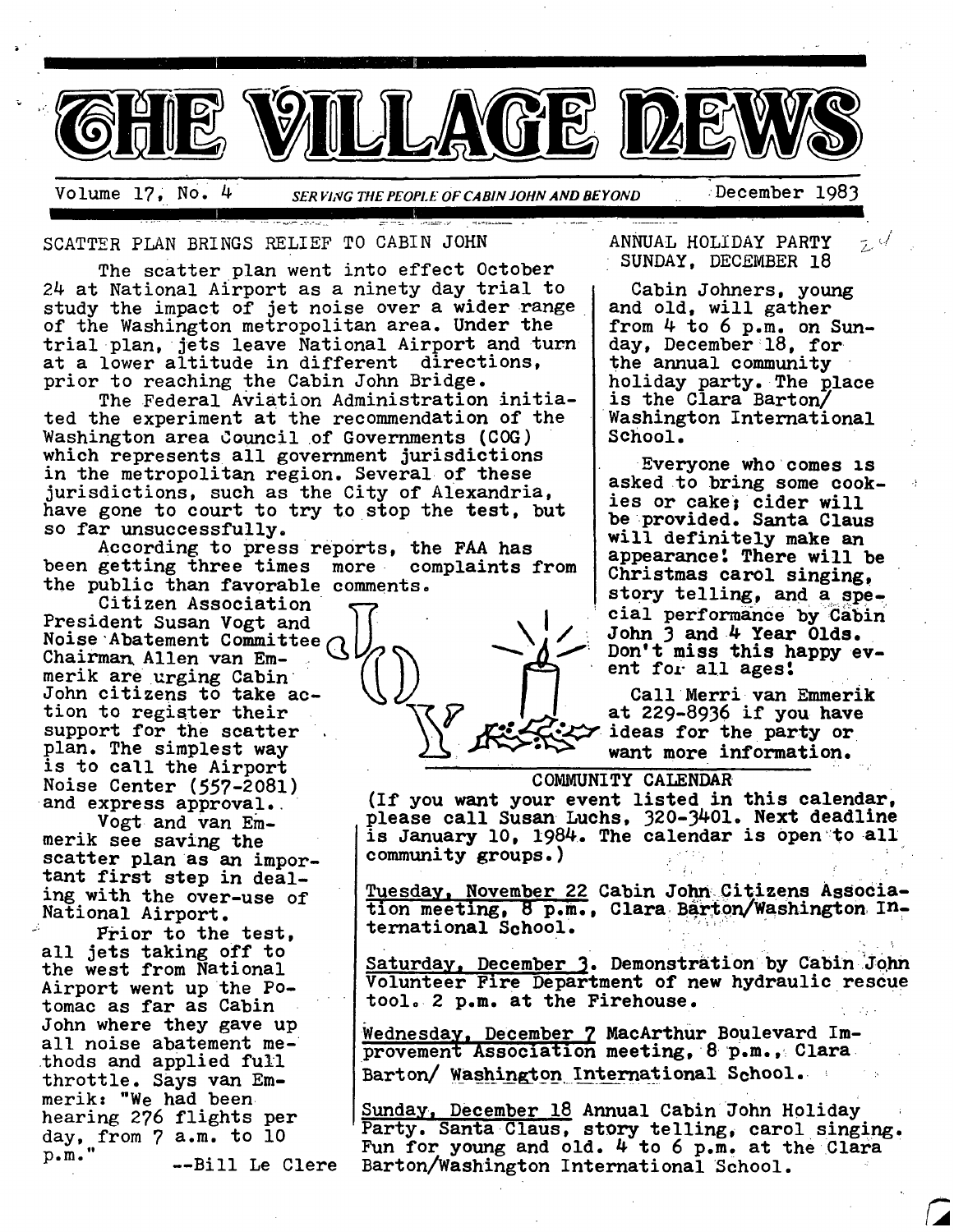# THE VILLAGE NEWS 22

**I** 

HAVE YOU  $\cdots$ .  $*$ HUGGED THE FAA TODAY?

AS the Village News staff was discussing the scatter plan, one person said: "I bet the FAA will accept compliments tOO."

And that is exactly what the Village News urges you to do. Call the National Airport Noise Center at 557-2081 and say "thankyou" for the scatter plan. If the line is busy, keep trying!

You can drop a line too to the Manager,  $Op$ erations Division, FAA, Washington National Airport, Washington, D.C. 20001, and let him know that Cabin John appreciates the relief from noise and wants:to make that relief permanent.

# CHERRY TREE PIANTED

To spruce up their neighborhood, residents of 79th Place and 80th Street have planted a cherry tree in the small circle at the intersection of 79th Street and 79th Place.



### CITIZENS ASSOCIATION LOOKS BACK IN OCTOBER, LOOKS AHEAD IN NOVEMBER

If you missed the October 25 Citizens Association meeting, you missed a great evening of Cabin John history. Over i00 people turned out for brief reminiscences by various Cabin Johners about

........................................................... II

- the history of the Gardens

- the origins of the Village News

- the story of the mysterious "John of the Cabin"

- Clara Barton School from 1928 until now
	- the grand old Cabin John Bridge Hotel
- the Indians who first inhabited this area

- the 1976 bicentennial "Chautauqua"

- the old cemetery near Carver Road **-** and much more.

Movies of Clara Barton School festivals in 1952 and *1957* were shown, and a tape *from a*  1957 PTA meeting featuring Andrew Wilkins (who died in 1980 at the age of 92) and first School principal Guy Jewett was played.

There were also newspaper clipppings of the past 20 years (including early plans for MacArthur Park and a 1969 article announcing a "two week" delay in the start of a National Airport scatter plan!). Many teenagers came to look at photos of themselves from Clara Barton School days.

Former residents returned for the event, including Morris and Frances Fradin and the Sipes sisters. There were many "old timers" on hand but honors for the person who has lived longest in Cabin John went to Frank McKinney who was born here in 1916.

At its next meeting, on Tuesday, November 22, at 8 p.m. at the Clara Barton/Washington International School, the Association will be looking ahead at improvements to~MacArthur Boulevard (see separate story in this issue). "We'll be looking at all aspects of our 'Main Street' -- its maintenance, landscaping, load limit, law enforcement, the bike trail, and<br>more," reports Association President Susan more," reports Association President Susan Vogt. "Come help us plan for this important part of Cabin John which we all use daily." Every child -- all ages included -- should give this magic spectacle a visit some moonlit night. Fog, and even rain, can add to the dramatic •effect.

By Thanksgiving, I believe the builders of these 30 townhouses will have all units finished and possibly occupied. Then we up here will join all of you around and down there in giving thanks for another safe entry into Cabin John.

Bless the day I moved to Cabin John!

--Rob Quinn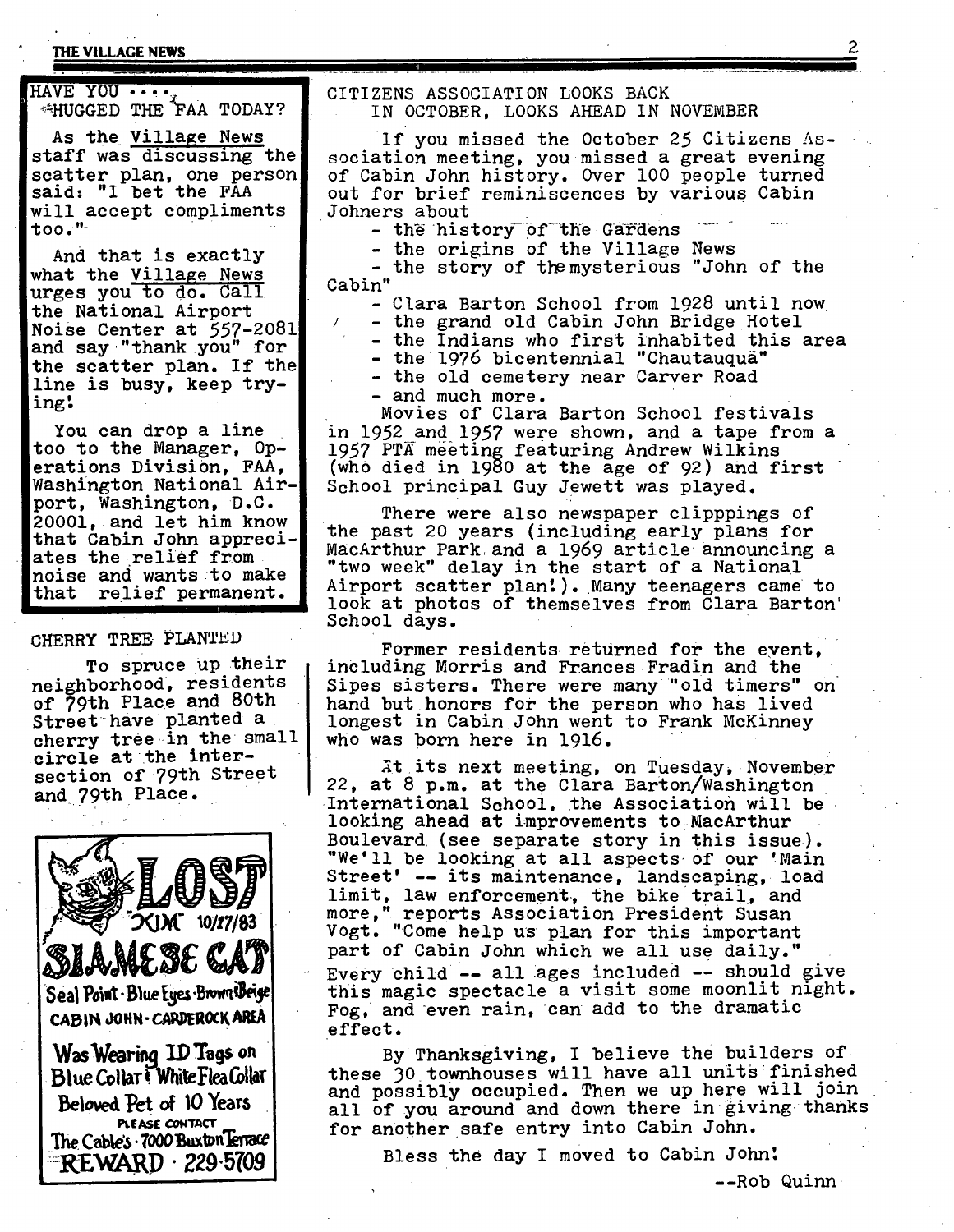# **3** Tlff. VILLAGE blFW.~



(While we usually don't publish anonymous letters, this one seemed to speak for so many residents that we decided to make an exception)

### Are You Guilty?

You didn't cut your grass all summer -- I don't suppose you will rake your leaves this fall.

You leave your trash cans on the street, week after week, uncovered, and put raw garbage into them. Even when dogs or racoons get into the cans you don't bother to pick the trash from the street; you hope the trash man will.

You let your dogs:and cats run loose to do their business on other people's lawns. You may even walk them on a leash and let them do the same thing!

There are inoperable cars on the street and in yards in various states of repair. But how long is it going to take to repair them, or have them towed away? Some of you should be getting Maryland tags on your cars too. I see a lot of outof-state tags on cars that have stayed in Cabin John months and long ago should have had Maryland tags put on them.

And talk about noise, I too am annoyed with the air traffic noise but how

### CHRISTMAS MAILING DATES

The Cabin John Post Office has released the following dates as deadlines for mailing to assure Christmas delivery.

### **Military Mail--Outbound**

|                                                              |                   | Parcels                                    |                                               |  |  |
|--------------------------------------------------------------|-------------------|--------------------------------------------|-----------------------------------------------|--|--|
| <b>Destination</b>                                           | Letters           | Airlift space available                    |                                               |  |  |
|                                                              |                   | (PAL)                                      | (SAM)                                         |  |  |
| Africa                                                       | 5 Dec             | 14 Nov<br>5 Dec                            | $7$ Nov<br>28 Nov                             |  |  |
| Australia<br>Caribbean/West Indies<br>Central/South America. | 28 Nov<br> 12 Dec | <br>$14$ Nov<br>28 Nov<br>14 Nov<br>28 Nov | 7 Nov<br>$21$ Nov<br>$\sqrt{7}$ Nov<br>18 Nov |  |  |
| Far East<br>Greenland                                        | 9 Dec<br>5 Dec    | 28 Nov<br>28 Nov<br>28 Nov<br>7 Nov        | $.18$ Nov<br>21 Nov<br>21 Nov<br>31 Oct       |  |  |
|                                                              |                   | 10 Nov                                     | 7 Nov                                         |  |  |

### **International Mail--Outbound**

| <b>Destination</b>            | Air parcels | Airmail letter/<br>cards |
|-------------------------------|-------------|--------------------------|
| North and Northwest Africa    | 28 Nov      | 5 Dec                    |
|                               | 28 Nov      | 28 Nov                   |
| Caribbean/West Indies  12 Dec |             | 14 Nov                   |
|                               |             | 28 Nov                   |
|                               | 5 Dec       | 9 Dec                    |
|                               | 5 Dec       | 9 Dec                    |
|                               | 28 Nov      | 2 Dec                    |
|                               | 28 Nov      | 28 Nov                   |
|                               | 28 Nov      | 5 Dec                    |
|                               |             | 5 Dec                    |

about some of the noise we should be in control of? Loud mufflers on autos and motorcycles. Unnecessary honking of horns. The incessant barking of your dogs that you don't check to see why.

If you want Cabin John to be the best place to live -- and I do, and I have lived here a good long time -- how about trying to correct some of these things that YOU may be guilty of:

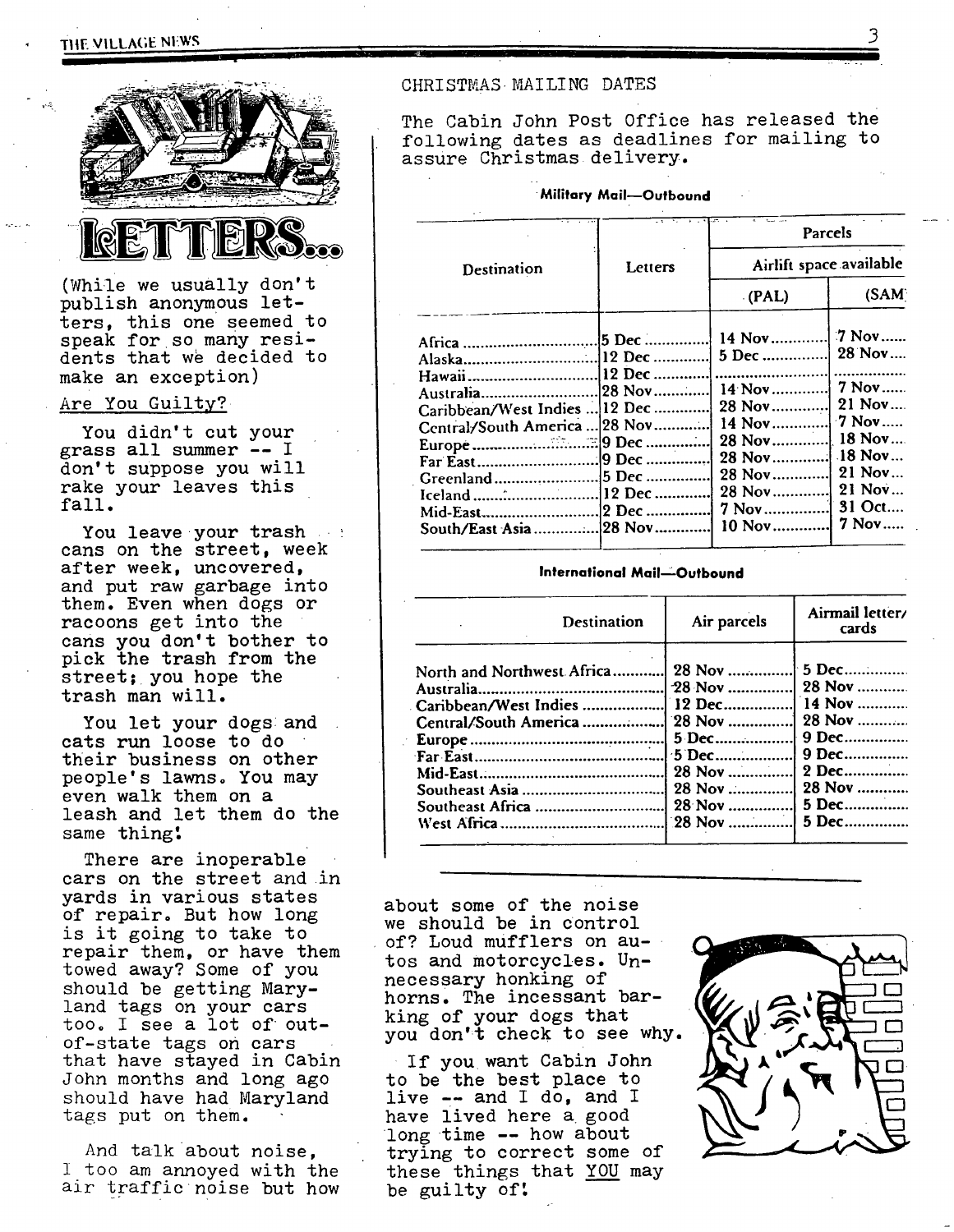### **//tHE VILLAGE NEWS** 4  $\mu$  **1**  $\mu$  **3**  $\mu$  **4**  $\mu$  **4**  $\mu$  **4**  $\mu$  **4**  $\mu$  **4**  $\mu$  **4**  $\mu$  **4**  $\mu$  **4**  $\mu$  **4**  $\mu$  **4**  $\mu$  **4**  $\mu$  **4**  $\mu$  **4**  $\mu$  **4**  $\mu$  **4**  $\mu$  **4**  $\mu$  **4**  $\mu$  **4**  $\mu$  **4**  $\mu$  **4**  $\mu$  **4**  $\mu$  **4**  $\mu$  **4**  $\mu$  **4**  $\mu$  **4**  $\mu$  **4**



**I l lli ~ "** 

NO JOB TOO SMALL | Alexander who has dug up<br>OR TOO LARGE Vol.I. No. 1 of the Vilsued on April  $6, 1967.$ Feature story of the first issue was "Operation Clean-Up", a co-ordinated effort to clean up all the trash in Cabin John in one 4-hour period on a forthcoming

Many.thanks to Allen ial salute to Edward G. Wiesner of the Quick Food Shop for maintaining an attractive business establishment in Cabin JOhn~ ..................... ~-

> But times have changed. in an editorial about Cabin John's value, the following sentence appeared: "Say we have 600 houses here worth \$15,000 each. That's nine million bucks. Wow!"

CITIZENS ASSOCIATION ENROLLS NEW MEMBERS

The fall enrollment period for membership in the Cabin John Citizens Association is now in full swing, reports President Susan Vogt. Family memberships are \$5 and single memberships are \$3 for the 1983-84 year. Vogt urges all residents who have not yet signed up to do so by sending a check to the Association at P.O. Box 31, Cabin John 20818. Members paid up for the year as of November 12 are: Elliot B, Adler (family) Tresa A. Bass Sandra Baxt Peter S. Birk Mr.&Mrs. Charles A. Bookman George & Susan Boutin Harold & Donna Britt Mr.&Mrs. Earle Palmer Brown Irene M. Carper 5ohn H. & Barbara M. Chandler Rev. David L. Cole Pat Connelly Jim & Marjie Craig  $Mrs.$  Thomas L. (Pat) Crystal Kenneth Diffenderfer Draig Dreiliner & Amanda Ford Mr.&Mrs. John R. Duff, Sr. Marc & Karen Fleisher Donald A. & Sandra Gardner John & Susan Gelb Mary C. Gordon Thomas L. & Catherine Gregg Lindsay Harris & Peter Schaffer Richard & Rebecca Harris George &.Mary Hessler Jane & Peter Hunter Robert & June Kidd Mark & Linda Kogod Mr. &Mrs. James P. Lavardera Dr. Betsey Lawrence William LeClere Stephen P. & Ann Marie Lejko George & Catherine Clara N. Lingenfelter Thompson Olga Long Ian D. MacGregor & Susan Garbini Tony & Jean Maggio ~ Charles & Mary Beth Marquardt Donald Marshall Reed & Barbara Martin John & Patricia Mathews Frank D. McKinney Ronald & Cappie Morgan Michael & Ida Palein Sergio Luiz Pereira (family) Gregory P. & Denise Platzer Lewis D. & Judith S. Priven

Mr.&Mrs. L. Patrick Purtell Gerald & Barbara Quinn Robert D. Quinn Dr. Neil D. Ravin & Claudia Reid Ronald C. Rhodes Andrew & Constance Rice Larry & Virginia B. Robinson Edward R. Shelton (family) Eva Stolwein & Mark Willcher Ellen Dewitt Stone Margaret Stream Marguerite Stuart Bart Tessler & Pat Hazan-Tessler Frances K. Tettlebaum Lichtblau (family) Jeanne M. Likins (family) Charles W. & Betty (family) Charles F. & Chantal Tobal Mr.&Mrs. Robert W. Truland Allen & Merri Van Emmerik Joseph & Gladys Vaughn Saza Vickerman & Marc Shapira Mary W. Vinton & George F. Bingham Peter and Susan Vogt Robert & Martha Wilkoff Rev. Juanita Williams Mr.&Mrs. Jack Willis Jane Winslow Mr.&Mrs. Bruce S. Wine Elizabeth Witt lohn & Betty Yoklavich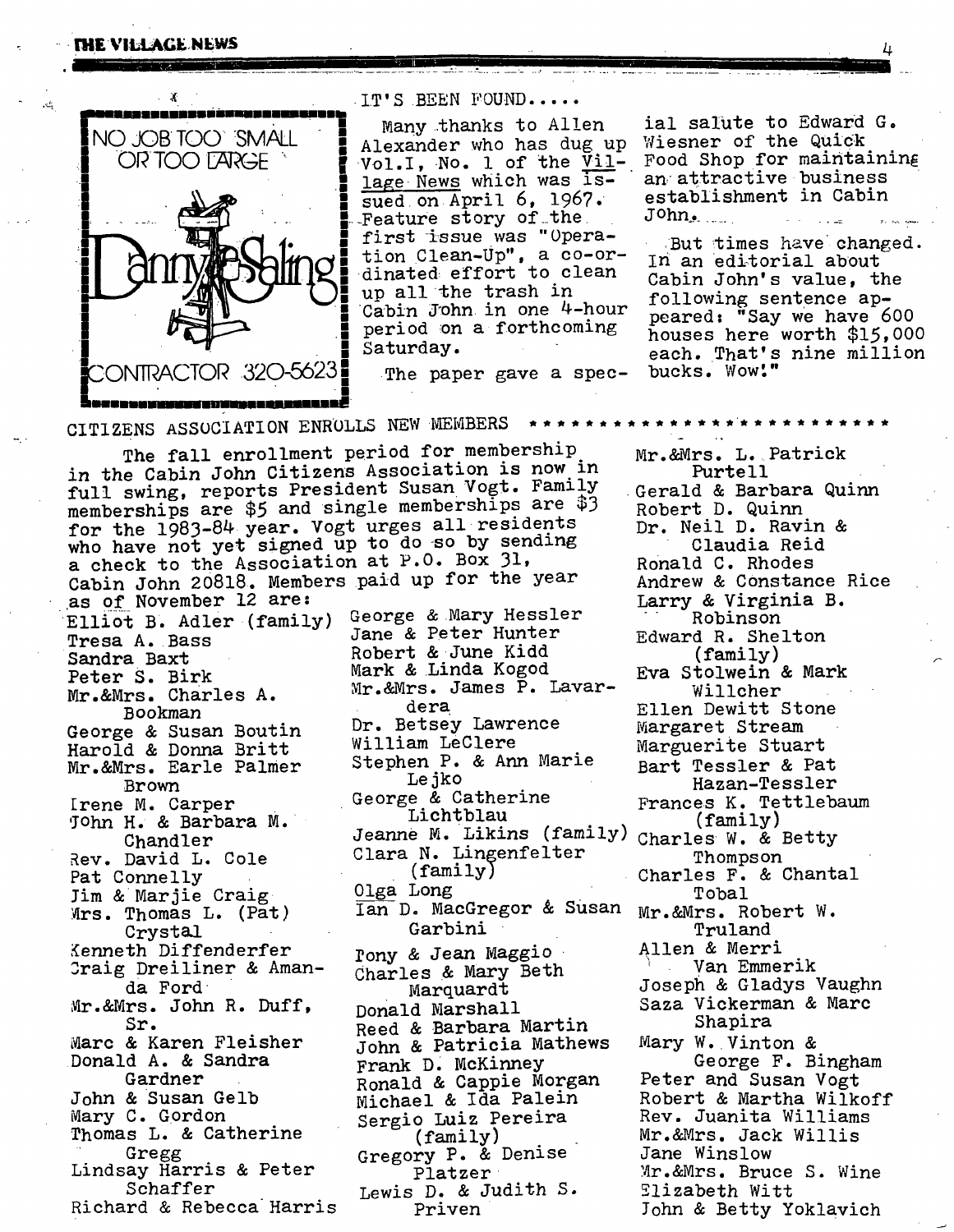## MacARTHUR BOULEVARD IMPROVEMENT ASSOCIATION FORMED

The MacArthur Boulevard Improvement ASsociation met for the first time on November 9th at the invitation of Pat Connelly to all Cabin John residents who live in houses which front on MacArthur Boulevard. The idea of the Association is to have informed and organized representation before County and other authorities on all questions affecting the Boulevard.

Although it was not a large group that gathered on the 9th, the eight people who attended were quick to recognize that since possible future development of MacArthur Boulevard would affect almost everyone in Cabin Jbhn, it was vital to get opinion from the whole community.

So the MBIA has prepared the questionnaire below and asks you to take a couple of minutes to fill it out. You can turn it in in person at the Bethesda Co-op or at the Firehouse, or bring it to the next Citizens Association meeting on November 22, or mail i± to Pat Connelly, P.O. Box 31, Cabin John 20818.

#####

| Do you view speeding as a problem on MacArthur Boulevard? Yes No                                                                                                                                                                                                                                                                                            |                                                         |
|-------------------------------------------------------------------------------------------------------------------------------------------------------------------------------------------------------------------------------------------------------------------------------------------------------------------------------------------------------------|---------------------------------------------------------|
| Would you like to see stop lights or stop signs on Mac B? Yes No                                                                                                                                                                                                                                                                                            |                                                         |
| Would you like crosswalks anywhere on the Boulevard?<br>Would you like to see commuter traffic restricted?<br>Do you feel Mac B. has become a commuter flyway?                                                                                                                                                                                              | $Yes$ No $\blacksquare$<br>Yes No<br>Yes No             |
| Are you satisfied with the appearance of the Boulevard?<br>Would you like to see the Boulevard better landscaped?<br>Would you like the street to have coordinated signs?<br>Would you like the Boulevard to have underground utilitiesYes<br>Would you like designated parking areas on the Boulevard? Yes No<br>Do you feel the street is adequately lit? | Yes No<br>Yes No<br>Yes<br>$\rm\,No$<br>No<br>Yes<br>No |
| Is the Boulevard and its right of way adequately maintained? Yes No                                                                                                                                                                                                                                                                                         |                                                         |
| Do the weight restrictions inconvenience you?<br>Do you use the jogging/bike path?                                                                                                                                                                                                                                                                          | $N_{\rm O}$<br>Yes<br>Yes No                            |
| If so, are you satisfied with its design and maintenance? Yes_ No<br>Do you feel there are drainage problems on the Boulevard? Yes No                                                                                                                                                                                                                       |                                                         |
| Please list, in descending order of priority, the issues concerning                                                                                                                                                                                                                                                                                         |                                                         |

MacArthur Boulevard that concern you most:

.

 $2.$ 

 $3.$ 

Do you live: In the Gardens?\_\_\_\_\_\_ On the Boulevard?\_ In MacArthur Park? On Persimmon Tree Road? In Cabin John Park?\_\_\_\_\_\_ Other?\_

If you would like to help the MBIA, please leave you name and number:

(Whether you want to get deeply involved or not, you are invited to the next MBIA meeting which will be held on Wednesday, December 7, at 8 p.m. at the Clara Barton/Washington International School.)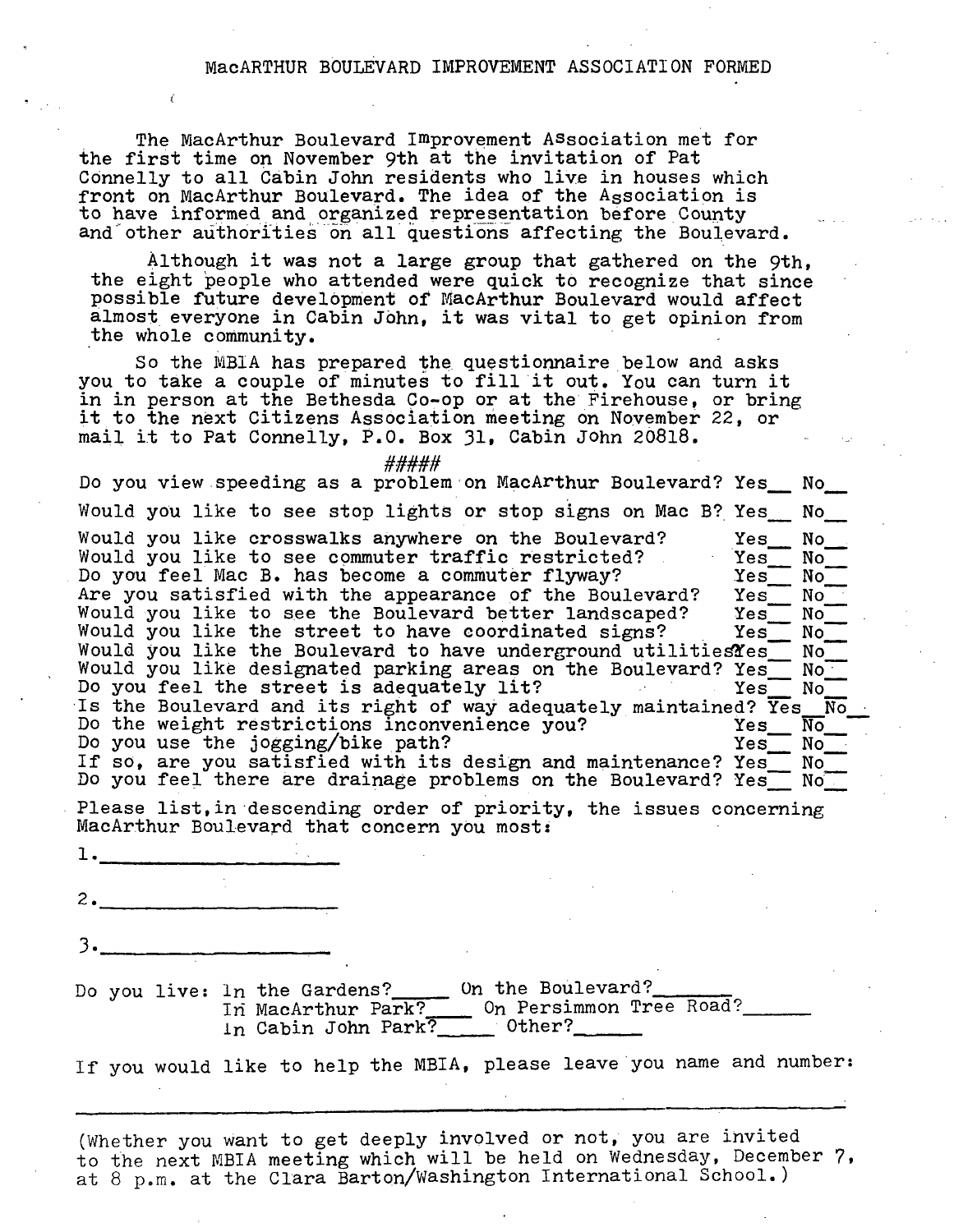### THE VILLAGE NEWS

 $\vec{f}$ 

# The People of Cabin John

### WHEELS AND THE WOMAN

### By Barbara Martin

Lauren Forestell doesn't fit anybody's stertyped idea of a motorcycle racer. At  $5'4"$ ,  $110'$ pounds, with long,curly, red hair - she is no Hell's Angel. Yet her all consuming passion in life is motorcycle racing - road racing done on an asphalt course 1 1/2 to 4 miles long.

In 1980, Lauren was first in her class (650 production and modified production), and in 1981 she was first in the 125 Grand Prix class. For her class, she is currently Number One in the Mid-Atlantic Region. There is no separate women's racing, so when Lauren is Number One, she is winning over all the men who race in

that class.<br>Placement is determined by number of points accumulated in races, points being awarded according to where the racer finishes. At year's end, points are totalled and positions determined. In the opinion of many who know racing well, Lauren is the fastest and best woman road racer in the United States, including those who race professionally.

When she was 14, Lauren got her first ride on the back of a motorbike and decided it was the most exciting thing she's ever experienced. From the time she was 18, she always had a mot- srash in 1980 which fractured his skull. His orcycle, "for transportation, for economy, for ~leasure." When a friend borrowed her cycle and wrecked it, he replaced it with a model that Lauren discovered was fast, maneuverable, and competitive at the races. "So I raced it, and in that first race I placed llth out of  $45\%$ From then on I was hopelessly addicted. As a kid I wanted to be a jockey or a race-car driver, so it seemed a natural thing to do."

"That was my tlrst racing bike - an RD 350 Yamaha. Out of necessity I learned to take care of the bike myself, and to modify it so it would go faster. After a while I got a 65Q Kawasaki. Such a pleasure; it always ran and I could spend my time practicing and racing, not repairing my bike.

Lauren was doing more and m0re racing. Most of her weekends were spent in races anywhere in the Eastern half of the country, and in traveling to and from those races. "Typically, you get Off work at 5 on Friday, and get on the road by 6 and drive all night. Saturday and Sunday, you're practicing and racing and then you drive home Sunday night. And back on the job on Monday."

Lauren's jobs have been accounting or general office work. She works to get the money to pay for racing - and for equip-

ment, the constant maintenance and repair; the travel costs.

Very tew women compete in road-racing. "In a competition of 400 riders, you may see five women - no more," Lauren says. Asked if she's hampered by lesser strength and muscle, Lauren explains. "It's an advantage to be light, just like a jockey in a horserace. As far as steering muscle strength in the arms and shoulders - I don't need to be super-strong; my bike only weighs 150 pounds."

But riding keeps her in excellent condition. At the end (but not at the beginning) of the road racing season, she can do 50 men's push-ups. The season lasts from March to November - the better part of the year.

She does her own mechanical maintenance. "All racers carry our own parts and tools, and we help each other. I also travel wieh another racer to share expenses and driving. But anybody at the race will help."

Lauren's husband, Larry Byrum, whom she met racing - retired from that sport following a trophies fill two shelves in their living room. He is naturally sympathetic with the single-minded energ vith which Lauren pursues competitive racing.

Together, Lauren and Larry are remodeling their house on Tomlinson Avenue, knocking out walls, stripping wallpaper, putting in shelves and closets. The do-it-yourself project is proceeding at a somewhat slow pace since it has to be fitted around racing.

Lauren has had remarkably few injuries. She crashes about once a year, and rarely suffers more than a few bumps and bruises. Is this because she's exceptionally careful, or exceptionally skillful? "I'm smooth. I don't make abrupt, jerky movements. I have excellent coordination and all my movements are subtle, whether it's in transferring weight or incrasing speed."

She is totally in love with racing. "I love the stimulation from competing. I love the ego gratification that comes from doing well - the respect from the other racers, and my own knowledge that I'm good. And I value the social aspect, the cameraderie."

Does she ever think of life after racing? "No. Some racers are grey-haired and 60. Sure, it's traditionally a young man's sport, but then I'm not very traditional."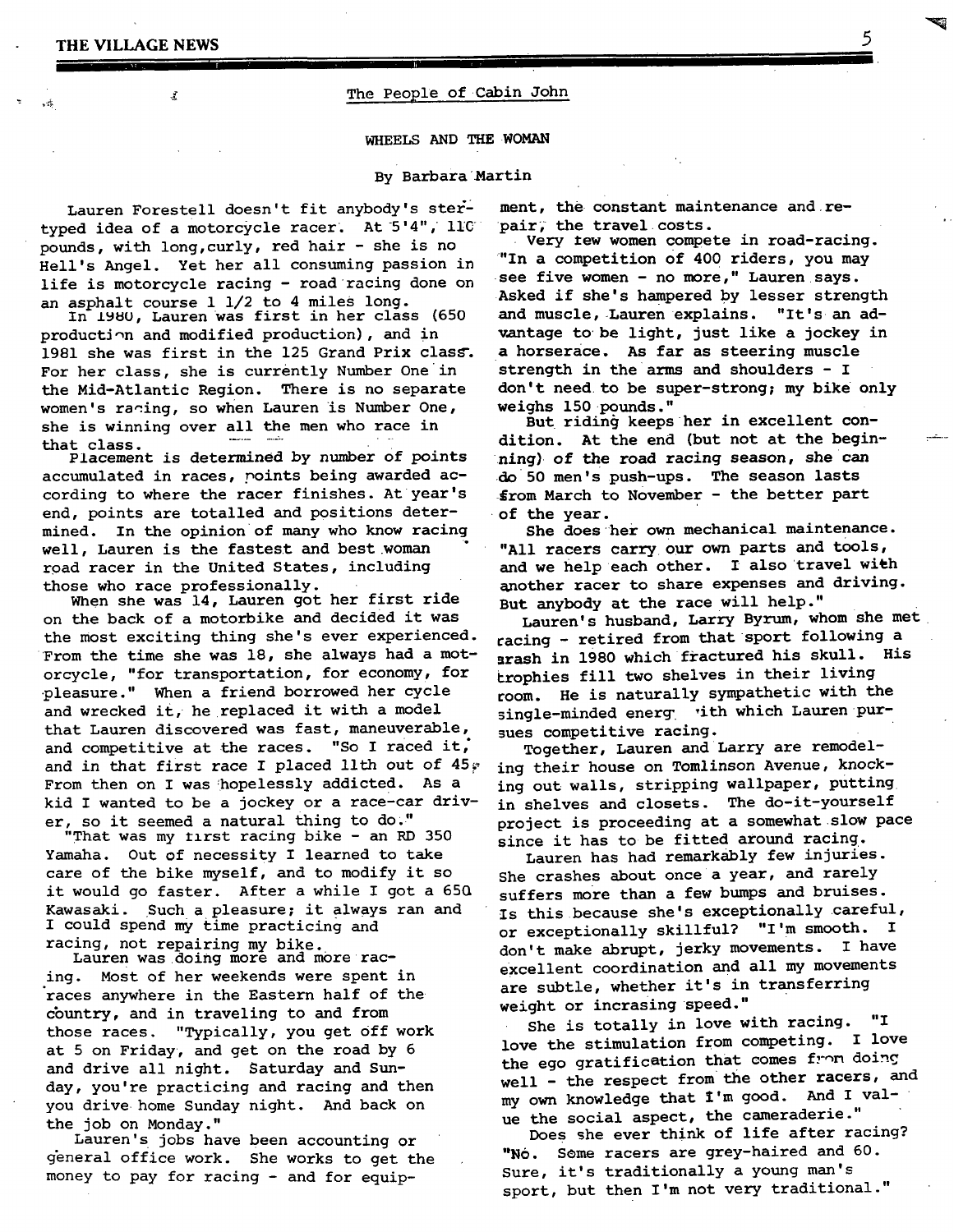@

 $\sim$  0.000  $\pm$ 

## CABIN JOHN: INTERNATIONAL? (Continued)

In last month's issue, the staff of the Village News expressed the impression that Cabin John had attracted a large number of people with roots and branches in diverse<br>cultures. We put out a little survey and got some responses. We found out, for example, that we have three organizational management consultants whose work takes them to East Africa, North Africa, and the Caribbean. (Two of them are married to each other and theirachildren by adoption are from Poland.) Another husband and wife (one:of whom is Japanese, the other Thai) have lived quite some time in the Philippines and speak umpteen Tanguages. There is another couple whose roots come from Germany and India. They speak German, Hindi and French. They are building a house in our community and were recently visited by a guru in whose ashram they had lived while in Delhi.

 $\ddot{\phantom{0}}$ 

What is most interesting to this staff member is the amount of cultural diversity and cultural integration made evident by only a few responses. We feel that the international surface of Cabin John has just been scratched, that if a few more people loosened up their writing arms, good things might come of it. We would still like to write a story in a future issue that incorporates the thoughts of the international flock that roosts here with the thoughts of locals who have roosted elsewhere.

So, againwe are asking readers from other countries or with international ties to complete the survey

# GHE VILLAGE DEWS

is published monthly (except in summer) and is distributed free to all Cabin John residents. Subscription rate for others is \$5 a year. Send all communications to P.O. Box 164, Cabin that the Park's winter John 20818. Staff for this issue: Jeanne Casamento, Ken Diffenderfer, Susan Gelb, Kay Kemp, Bill Le clere, Susan Luchs, Rob Quinn, Andy Rice, Susan Vogt.

form below. Perhaps you have a sibling who is making violins in Germany or perhaps your girlfriend was weaving tapestries in Sri Lanka; maybe you are a diplomat or with the clergy from over the seas. How will we know if you don't respond?

P.S. As an incentive to elicit responses to this questionnaire, the crew of the Fishermens Marketing Company will give a \$75 gift certificate for sea food to the respondent who includes the most thoughtprovoking essay entitled "The Importance of Informal International<br>Exchange." -- Ken Diffenderfe -- Ken Diffenderfer

|      | SURVEY FORM |       |  |  |
|------|-------------|-------|--|--|
| Name |             | Phone |  |  |

Please indicate with a B, L, or V which applies to each country listed.

| Countries            |  |
|----------------------|--|
| Born (B)<br>Lived(L) |  |
| Often                |  |
| visit(V)             |  |

Languages spoken:

Please attach any stories/anecdotes about your international/crosscultural experience that you think will be of interest to readers.

Mail to: Village News P.O. Box 164 Cabin John, MD 20818

### NEWS FROM GLEN ECHO PARK

Ranger at Glen Echo Park and long-time Cabin John annual Holiday Show on resident, has announced Saturday and Sunday, Debrochure is off the press to 5 pm,to the sounds of<br>and may be obtained by ac carols and the smell of and may be obtained by calling 492-6282. The spiced tea. Many small<br>booklet lists courses and items of art will be booklet lists courses and items of art will be<br>other events at the Park, offered for holiday purother events at the Park.

Diane Leatherman, The Gallery at Glen<br>r at Glen Echo Park Echo will open its 8th cember 3 and  $4$ , from noon chase.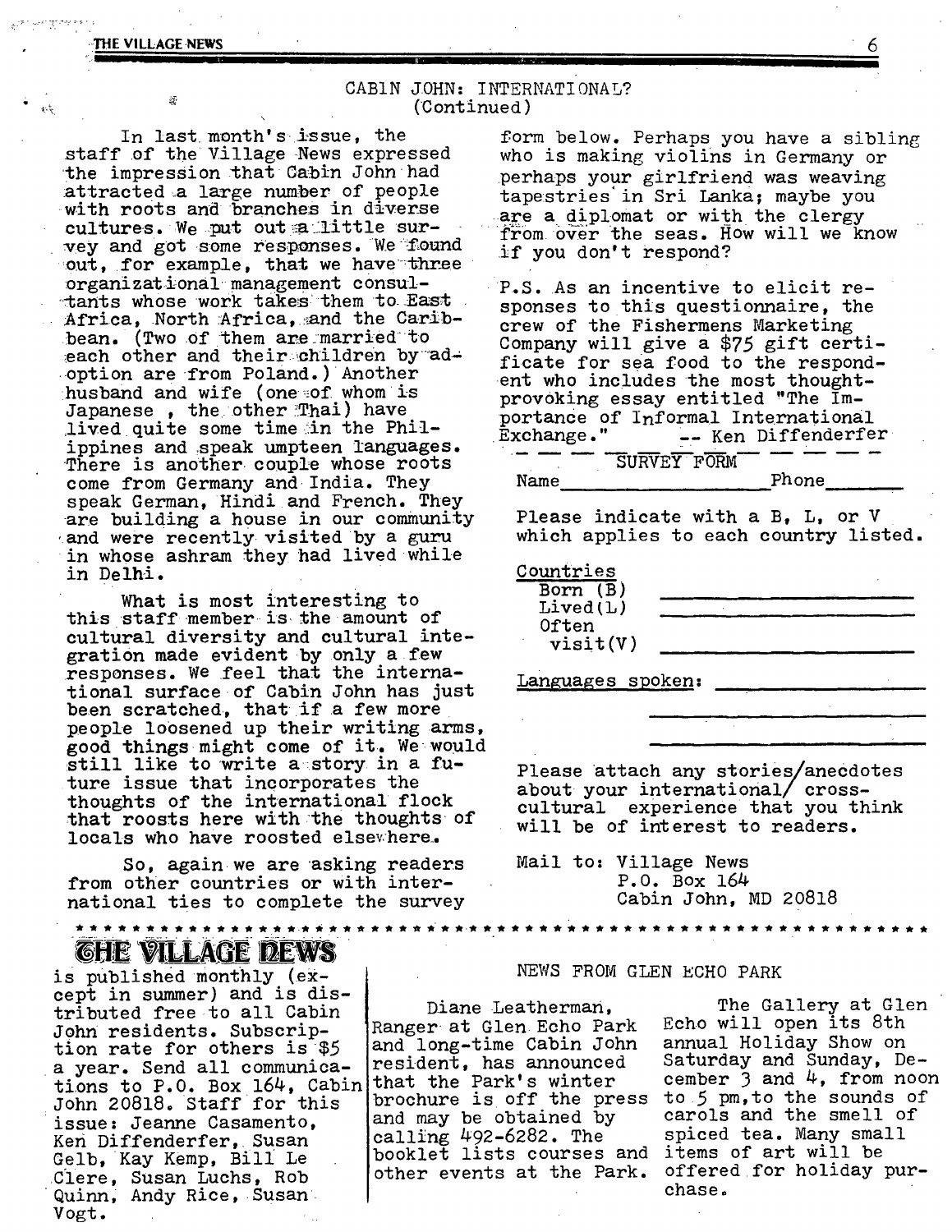## Seven Locks Overlook

THE VIEW FROM ARCHBOLD TERRACE

August brought to 14 the number of new residents in what is euphemistically called "Seven Locks Overlook". Since then we have variously named ourselves "Dust Bowl Gulch", "Bulldozer ...... Alley", "Mud Flats Overlook" and "Watermain Junc-<br>tion". In short, weather has had much to do with . In short, weather has had much to do with the view from the Terrace. Following three days of rain, one got an eerie sense of oozing and floating out onto Seven Locks Road. Then on those dry sunny days, the dust gradually billowed higher and higher until on a dusty Sunday one could negotiate Seven Locks Road only at the risk of front end collisions or,at best, near misses.

September was the beginning ( I emphasize BEGINNING) of the final connector link of Seven Locks Road. But it stopped a third of a mile short of Archbold Terrace while various things were installed like storm drains and connecting sewer lines. Then in October the final stretch of road straightening took place. However, on one evening when warning flashers were misplaced, a friend drove onto the remaining half of the old roadway five feet above the new roadway. Stopping to survey the shriveling roadway ahead, she found her margin of safety on the driver's side too narrow to step out on. Forging ahead through the dust, there emerged an escape driveway in the nick of time.

As with all things, time brings some relief. And November on Seven Locks Road is bringing the finishing touches to this renewed entryway into Cabin John. Still there is mud, and if not, then there is dust. Then there is also this nightly event: I call it the Ride of the Lone Ranger who barrels through the Seven Locks obstacle course at full throttle, roaring past the Terrace with a Doppler effect one used to hear with steam passenger trains. Of course, there is also the return journey later with the same fanfare fortissimo.

Meanwhile, mailboxes ordered in May have just been installed. One loss with this advance in technology will be the mail call visits with Brian and friends at Cabin John Post Office. It remiands me in its folksiness of the long-ago country store ambiance.

One more fascinating aspect of life on Archbold Terrace is the cinematic spectacle of the red-lighted space ship (from ET, of course) soaring nightly just beyond the tall fir trees.

**CUSTOM SEWING** 



CO-0P ST ORE OPENS IN SHOPPING CENTER

The Bethesda Co-op opened its doors at the MacArthur Square Shoping Center on November 10, although the Grand Opening Celebration is scheduled for November 18 and 19, just after this issue of the Village News went to press.

The store will be open Monday thru Saturday from 9 am to 8 pm, and on Sunday from 12 noon to 5 pm.

With the exception of meat products, seafood and many refined flour and sugar products, the Co-op carries most grocery staples. Many items are sold unpackaged, meaning that one can buy as much or as little as one wants. The store offers a 10% discount to senior citizens and to food stamp shoppers.

Volunteers are extensively used in running the store, and anyone who works three hours a week is entitled to a 20% discount on purchases. For information on volunteering, visit the store or call it at 320-2530.